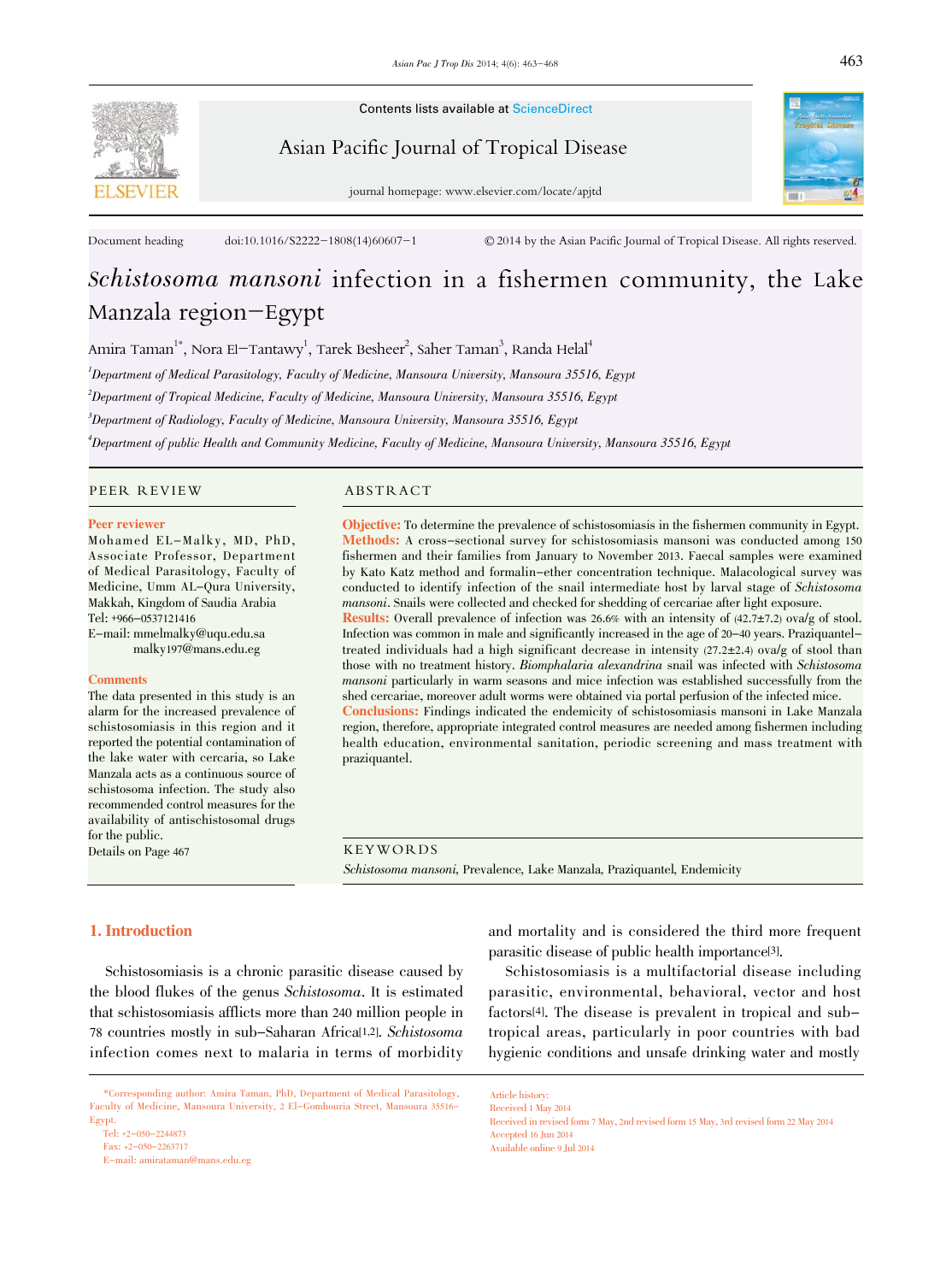affects farmers, car washers and fishermen populations[5]. Schistosomiasis was endemic in Egypt for several decades. National control programs have been carried out based on the morbidity control strategy recommended by WHO in 1984. This included giving praziquantel (PZQ) to all school children and infected individuals only. With program progression, the prevalence of schistosomiasis decreased to 3% in 2003 according to the reports from the Egyptian Ministry of Health and by the end of 2010, only 20 villages in the country had prevalence more than 3.5% and none was more than 10%[6].

Lake Manzala is a shallow brackish lake and it is one of the largest lakes in Egypt. Untreated sewage and irrigation return from five major governorates located in the Nile Delta and nearby regions bring high inputs of pollutants from industrial, domestic, and agricultural sources from urban centers such as Cairo and other rural areas along the lengths of its drains. These pollutants contain a large number of pathogens, including bacterial, viral and parasitic, which affect health and productivity of population there[7,8]. Many fishermen and their families live around Lake Manzala with frequent water contact, in addition, boats have no sanitary facilities so that all excreta is usually passed into the lake. Moreover, water from Lake Manzala is the only available water for drinking and all daily life uses[9].

Although there are several encouraging attempts for vaccine development to control schistosomiasis, yet to date, no vaccine is available and control of morbidity relies on PZQ, the only drug approved by WHO in treatment and control programs. In 2001, a new antischistosomal drug, Mirazid of plant origin was introduced in the Egyptian market. With massive advertising efforts, physicians are motivated to use it for treatment of schistosomiasis, although

its antischistosomal effect in experimental animal model and human is controversial<sup>[10,11]</sup> and not used by the Egyptian Ministry of Health in the national control programs.

This study was conducted to determine the prevalence of schistosomiasis among fishermen and their families living around Lake Manzala, and to demonstrate that the water of this lake is a potential source of Schistosoma mansoni (S. mansoni) infection. In addition, possible control strategies for infection reduction and proper elimination of schistosomiasis are discussed.

# 2. Materials and methods

### 2.1. Study area

Lake Manzala is a shallow brackish lake of approximately <sup>1</sup> <sup>000</sup> km2 situated in the northeastern edge of the Nile Delta (Figure 1), between the Damietta branch of the River Nile and the Suez Canal. Its coordinates are <sup>30</sup>°30' to <sup>31</sup>°30' N latitude and <sup>31</sup>°15' to <sup>32</sup>°15' E longitude[12]. The estimated number of population living around the lake is 75 034 and most of them are fishermen. To our knowledge, there have been no periodic anthelmintic treatment programs in this area prior to our study.

# 2.2. Study design and data collection

A total of 150 randomly selected fishermen and their families (a total of 700 persons) were included in this cross sectional study during the period from January to November 2013. Demographic data (age, sex) were collected. History



Figure 1. A map of the Nile Delta, arrow pointed to the location of Lake Manzala in the north east.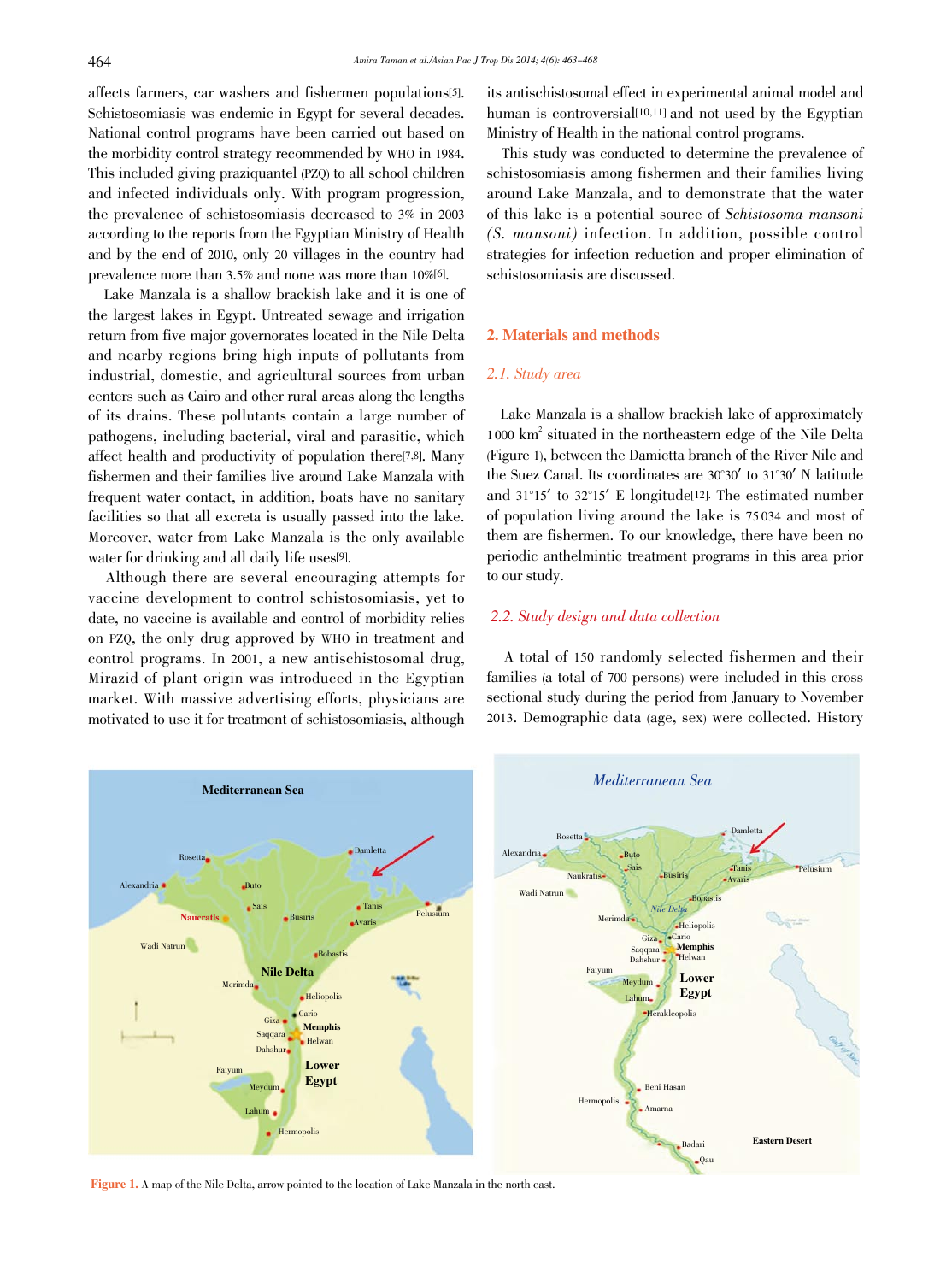was taken about symptoms related to schistosomiasis in the last month and treatment of Schistosoma infection in the last two months. Children and their mothers were asked about S. mansoni infection risk factors such as swimming habit, washing clothes in the lake and any form of contact with water from the lake.

# 2.3. Clinical examination

# 2.3.1. Physical

Abdominal examination and ultrasonographic examination were performed for all participants, to detect splenic and/or hepatic enlargement.

# 2.3.2. Laboratory

Two faecal samples were collected from each participant on consecutive days. Faecal samples were collected from each subject, between 10:00 a.m. and 2:00 p.m. when maximum eggs excretion occurs[13], into 100 mL clean containers with wide mouth and screw cap cover. For each faecal sample, the consistency was recorded and three Kato-Katz thick smears using standard 41.7 mg plastic templates were prepared (total amount was 125 mg per examination), then the slides were examined under a microscope and the number of *S. mansoni* eggs was counted<sup>[14]</sup>.

Negative faecal samples were re-examined by formalin ether sedimentation technique as described by Cheesbrough before the negative results were confirmed[15]. The number of eggs detected per gram of faeces was recorded and the geometric mean was calculated as an indicator for infection intensity. For quality control, faecal samples examination was performed in duplicate for about 15% of the samples selected randomly.

# 2.4. Malacological survey

Lake Manzala was surveyed for S. mansoni snail intermediate host. Snails were collected using a scoop and Biomphalaria alexandrina (B. alexandrina), intermediate host for S. mansoni was identified based on the shell morphology<sup>[15]</sup>. Snails were transferred to the Parasitology Department, Mansoura University in a plastic bucket containing water and vegetation (lettuce) to be tested for natural S. mansoni infection using hatching test. Each snail was placed individually in a 5 mL plate with dechlorinated water and exposed to electric light for one hour, water is examined every 20 min for the presence of the characteristic cercaria of S. mansoni (furcocercous cercaria). Female BALB/ c mice obtained from the Medical Experimental Research Center (MERC), Faculty of Medicine, Mansoura University, Mansoura, Egypt, were infected with the obtained cercaria through subcutaneous injection. Six weeks later, mice were sacrificed and adult worms were obtained by portal perfusion. Male and female schistosomes were identified according to morphology after microscopic examination[15].

# 2.5. Ethical consideration and treatment

This study was approved by the medical ethics committee of Faculty of Medicine, Mansoura University, Egypt. Informed and written consents were obtained from participants older than 18 years and parental consent was obtained from younger ones. All positive case detected in the study were treated with PZQ (40 mg/kg body weight).

# 2.6. Statistical analysis

Data were analyzed by using SPSS software version 16.0. Infection intensity (ova/g of stool) was calculated by geometric mean among the infected persons. Kolmogorov-Smirnov test was used to test the normality of egg intensity. A descriptive analysis of the collected data was done in the form of frequencies and percent. Chi-square was used to compare prevalence of infection according to sex and age group. Student's t-test and One-way ANOVA were used to compare the means between different groups as appropriate. P<0.05 was chosen as the level of statistical significance.

# 3. Results

# 3.1. Parasitological results

A total of 700 people were enrolled in the study (150 fishermen and their families), 65.9% males and 34.1% females. A total of <sup>186</sup> individuals were positive for S. mansoni infestation, the overall prevalence was 26.6% (Table 1). Males were significantly more affected (27.9%) than females (23.8%) with  $P<0.05$ . Infection was significantly higher (31.6%) in the age group of 20-40 years, followed by age from 5-20 years with prevalence of 24.7%. The lowest prevalence (16%) was detected in cases more than 41 years old (Table 2). The intensity of infection expressed as geometric mean egg count for positive cases is shown by age group, the geometric mean intensity was  $(42.7 \pm 7.2)$  ova/g of stool. Intensity of infection varied across age classes, it was significantly higher (44.40  $\pm$ 6.15) ova/g in the age of 20–40 years, but there is nonsignificant increase  $(43.2 \pm 7.8)$  ova/g in age >40 years, while a significant intensity of  $(37.8 \pm 8.2)$  ova/g was at age of 5-20 years (Table 2). In schistosomiasis-positive cases, history of previous anti-schistosomal treatment in the last two months was given by 106 out of 186 positive cases. About 9.7% (18/186) received PZQ and most of them were at the age group 5-20 years, while Mirazid was taken by 47.3%, the majority from 20-40 years and the rest 43% did not receive any schistosomicidal treatment (Table 3). Cases had history of PZQ or Mirazid treatment were still passing eggs with the intensity of  $(27.2 \pm 2.4)$  and  $(42.3 \pm 4.2)$  ova/g respectively compared with  $(48.1 \pm 4.1)$  ova/g in the untreated group. The reduction in egg count with PZQ was highly significant  $(P<0.01)$  but not significant with Mirazid  $(P>0.05)$ .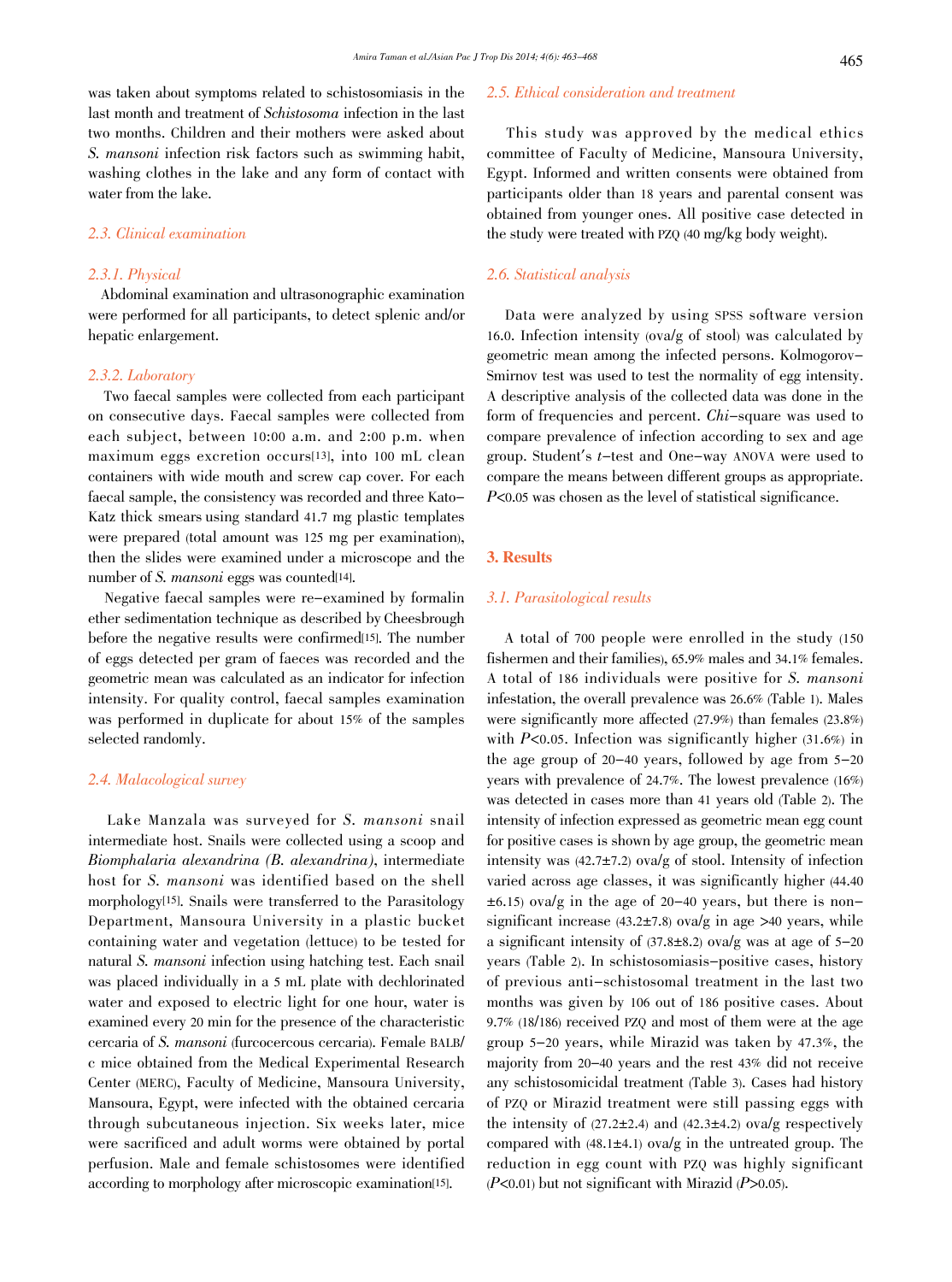# Table 1

Prevalence and intensity of infection of S. mansoni in the Lake Manzala region, Egypt, according to sex.

| <b>Sex</b> | Number of cases $(\varphi)$ Positive cases Prevalence |     |             | Intensity <sup>"</sup> |
|------------|-------------------------------------------------------|-----|-------------|------------------------|
| Males      | 461 (65.9)                                            | 129 | $27.9\%$ ** | $45.1 \pm 6.3$         |
| females    | 239(34.1)                                             | 57  | 23.8%       | $39.6 \pm 7.1$         |
| Total      | 700                                                   | 186 | 26.6%       | $42.7 \pm 7.2$         |

a Infection intensity (ova/g of stool) was calculated by geometric mean among the infected persons±SD.

Numbers between parentheses indicate the percentage of examined cases.

 $\ddot{P}$  < 0.01.

#### Table 2

S. mansoni prevalence and infection intensity of fishermen in the Lake Manzala region, Egypt, according to age.

| Age (years) | Examined cases Positive cases Prevalence |     |             | Intensity <sup>"</sup> |
|-------------|------------------------------------------|-----|-------------|------------------------|
| $5 - 20$    | 170                                      | 42  | 24.7%       | $37.80 \pm 8.20$ **    |
| $20 - 40$   | 380                                      | 120 | $31.6\%$ ** | $44.40\pm6.15$         |
| >40         | 150                                      | 24  | 16.0%       | $43.20 \pm 7.80$       |

a Infection intensity (ova/g of stool) was calculated by geometric mean among the infected persons±SD.

 $\stackrel{*}{\cdot}: P<0.05, \stackrel{**}{\cdot}: P<0.01.$ 

#### Table 3

Anti-schistosomal treatment taken by schistosomiasis mansoni positive cases.

| Treatment    | Number of cases Prevalence $(\% )$ |      | Intensity <sup>a</sup> |
|--------------|------------------------------------|------|------------------------|
| No treatment | 80                                 | 43.0 | $48.1 \pm 4.1$         |
| Praziquantel | 18                                 | 9.7  | **<br>$27.2 \pm 2.4$   |
| Mirazid      | 88                                 | 47.3 | $42.3 + 4.2$           |

a Infection intensity (ova/g of stool) was calculated by geometric mean among the infected persons±SD.

 $*$ : Significant difference from untreated cases at  $P<0.01$ .

3.2. Symptom profile

Abdominal pain was the most frequently reported symptom (34.9%) in our study. Diarrhea was the common complaint of 19.9% of the cases, followed by blood in stool in 16.1%. Other common complaints were distension and blotting (13.4%) and heart burn (6.9%), while no symptoms were reported by 13.4% of the infected cases (Table 4). Physical examination revealed splenomegaly in infected cases only. Splenomegaly was detected in 18 cases (9.7%) of 186 by physical examination (Figure 2), but ultrasonographic examination recorded additional 48 cases (66 cases, 35.5%). Splenic enlargement was common in older age patients. Abdominal examination revealed liver enlargement in 55 (7.9%) of 700 (whole participants). Hepatomegaly in the midclavicular line or in the midsternal line was detected by ultrasonography in 120 (17.1%) and 67 (9.6%) respectively (Figure 2). Hepatic enlargement was more (35%) in age groups of 20-40 years and more than 40 years but decreased in the age group of 5-20 years to 5%-10% (data not shown).

#### Table 4

Major symptoms recorded in patients during acute schistosomiasis.

| <b>Symptoms</b>         | Number of cases | Percentage $\%$ |
|-------------------------|-----------------|-----------------|
| Abdominal pain          | 65              | 34.9            |
| Diarrhea                | 37              | 19.9            |
| Blood in stool          | 30              | 16.1            |
| Distension and blotting | 25              | 13.4            |
| Heart burn              | 13              | 6.9             |
| No symptoms             | 25              | 13.4            |



Figure 2. Cases of splenic and hepatic enlargement detected by physical and ultrasonographic examination.

MCL: Midclavicular line. MSL: Midsternal line.

# 3.3. Malacological survey

B. alexandrina snails were collected from the surrounding grass, stones, fallen leaves, decaying wood, and surrounding trees. From snails obtained during winter months, many died during transportation and very few cercariae were obtained with shedding the survived snails, while for those collected at April, few died during transportation, snails were larger in size and shed many cercariae after light exposure. Obtained cercariae were used successfully in mice infection and adult worms were harvested six weeks post infection using portal perfusion technique.

# 4. Discussion

The prevalence of S. mansoni infection intensity and/or morbidity is essential for selecting an appropriate control strategy. Fishermen are not only affected by schistosomiasis but also represent a potential source of spreading this disease in the north-east region of Egypt. No new medical records are available for prevalence of schistosomiasis in this region and the Egyptian Ministry of Health records estimated that the highest prevalence in the country was less than 10%. The present study updated the prevalence and intensity of S. mansoni infection and recorded the associated signs and symptoms profiles in fishermen and their families living around Lake Manzala.

In our study, the prevalence of S. mansoni in Lake Manzala region is relatively higher than the recorded prevalence of farming communities in Egypt, 4.3% in Fayoum governorate[16] and 17.47% in Qalubia governorate[17]. Other governorates have a higher prevalence than our findings as 37.7% in Gharbia[18], 28.5% in Menofia[19], and 42.9% in Ismailia[20]. This could be due to difference in the ecology of the areas, frequency of water exposure and occupations of the populations surveyed.

Although the prevalence of S. mansoni is relatively high, i.e., 26.6%, the intensity of infection is relatively low, i.e.,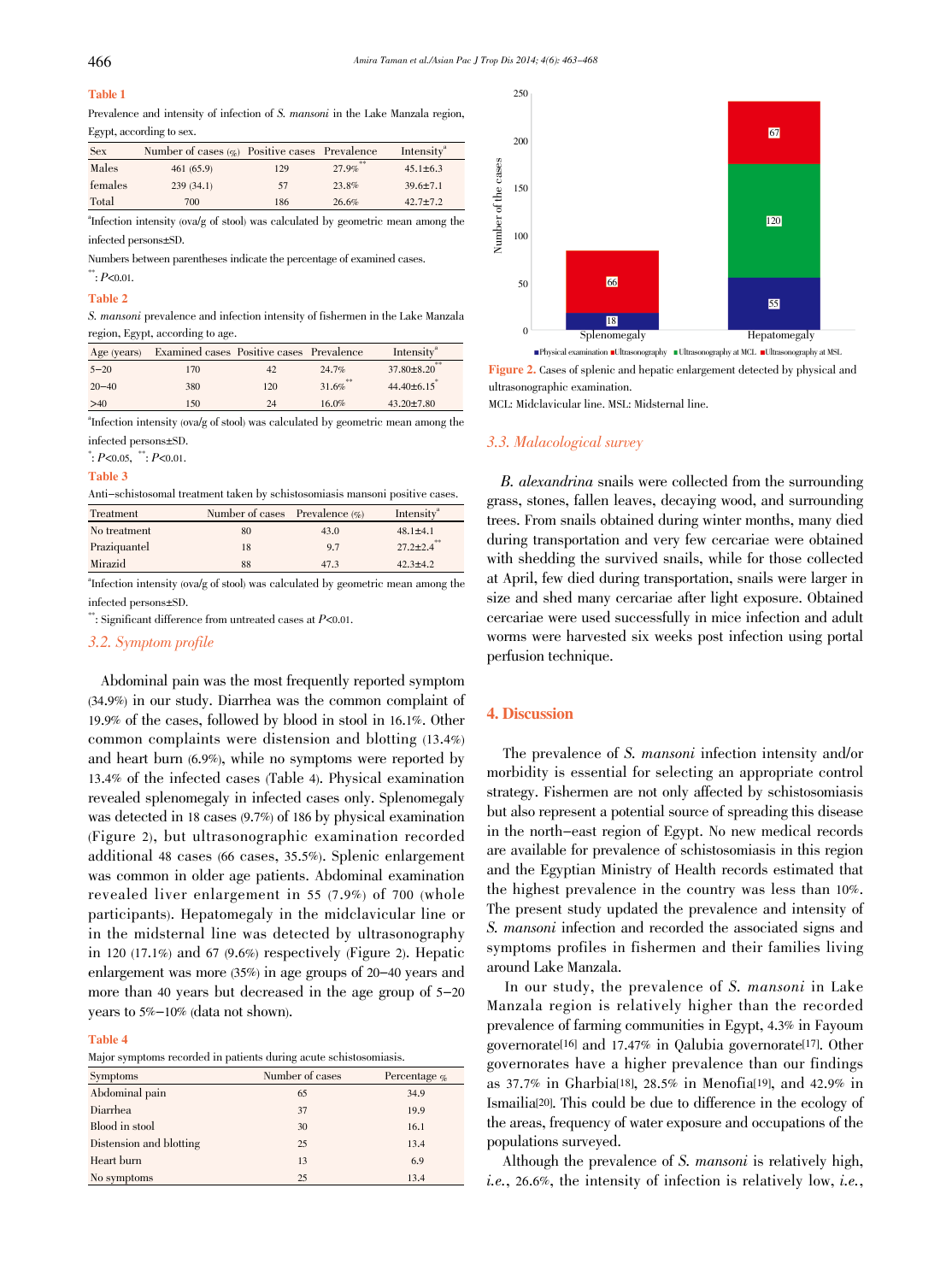geometric mean egg count  $(42.7 \pm 7.2)$  ova/g of stool. This could be a result of repeated courses of chemotherapy. Symptomatic patients always seek medical care from rural health centers, which provide PZQ for positive cases but other medical centers and private clinics mostly provide Mirazid. For school children, they are always having periodic parasitologic examinations at school clinics and infected cases are treated with PZQ. In this fishing community, schistosomiasis diagnosis and treatment is followed by repeated exposures and reinfection. This suppresses the egg count and thus morbidity is less than the prevalence of infection. The prevalence of schistosomiasis is strongly affected by gender[21], females in these communities are less prone to catch infection since they do not have the same types of exposures as men, and their exposures while washing clothes and utensils in the lake water are much less intense, they are less frequently infected and they also have time to seek medical care on appearance of any symptoms, unlike males, who can spend days fishing in the lake and usually show less compliance with medical treatment.

In our work, the age-related pattern of S. mansoni infection did not follow the characteristic convex-shaped curve for schistosomiasis[22,23]. Infection was more in age group 20-40 years, who are working mainly as fishermen with frequent occupational exposure to infested water. The prevalence started to decline a little in younger age from 5-20 years; this age group includes children and young adults who have the habit of swimming at the lake but also have periodic medical examination at educational institutions, but bad hygienic conditions, inappropriate sanitation and disease endemicity keep transmission at a high level in these communities.

Despite the high prevalence of S. mansoni infection, we found relatively little S. mansoni-associated morbidity and even non-symptomatic infected cases, this is due to widespread presence of antischistosomal agents in Egypt, which make symptoms related to schistosomiasis to be difficult to be detected and help in the development of resistant strains to the available antischistosomal agents[24]. In fact, praziquantel-resistance has been recorded previously in Egypt[25], which is an alarm to re-think about the availability and distribution of PZQ at pharmacies without prescription. In this study, some positive cases reported treatment with antischistosomal agents in the last 6-8 weeks, although those having PZQ and Mirazid were still passing eggs, but PZQ administration leaded to significant reduction in egg count compared to untreated group. Group having Mirazid had little or even no reduction in egg count although they stated that they had repeated courses in the last 8 weeks. Recently, there was a great debate about the efficacy and effectiveness of Mirazid in the treatment of S. mansoni, both in laboratory and clinical. A number of previous studies showed a clear discrepancy in the effect of Mirazid on S. mansoni<sup>[10,11,26-30]</sup>.

Clinical findings associated with S. mansoni infection in this study such as abdominal pain and history of blood in the stool were of diagnostic importance, while association of hepatomegaly and schistosomiasis is not firm since we found more cases of hepatic enlargement in uninfected cases. Viral hepatitis, which is frequent in the Nile Delta and chronic liver diseases can change the size of the liver causing enlargement especially in adults[31].

Herein, the observation that people around Lake Manzala are excreting S. mansoni ova, the shedding of S. mansoni

cercaria by B. alexandrina collected from the Lake and the establishment of S. mansoni life cycle in laboratory bred mice are confirmation of the endemicity of S. mansoni in Lake Manzala region, although over the past few decades, significant progress has been made in the control of schistosomiasis in Egypt; however comprehensive control measures including chemotherapy accompanied with snail control are needed. Periodic mass chemotherapy using PZQ should be given to the entire population, especially those working or have frequent contact with lake water, monitoring after treatment, and treatment should be repeated if needed. Snail control with the available molluscicides is an important measure to reduce the transmission of the disease and supply safe water; moreover health education is effective in decreasing exposure frequency and subsequently will reduce reinfection in both children and adult females. For adult males, since their water exposure is inevitable, health education could improve their compliance with chemotherapy, encouraging them to use stored or boiled water and reduce fecal contamination to an acceptable level.

In conclusion, the results reported herein were the first to describe the higher S. mansoni infection rate in the fishermen community at Lake Manzala region, Egypt, in the last few years. These data highlight the need of implementing PZQ administration in this region and call for immediate intervention of regional control programs.

# Conflict of interest statement

We declare that we have no conflict of interest.

### Acknowledgements

We are thankful to people living in Lake Manzala region for their participation and cooperation. We are thankful to the technicians of the Parasitology Department, Mansoura University, Egypt for their assistance in parasitological examination. The authors would like to express their gratitude to Prof. Mohamed A. Sobh, Director of the Medical Experimental Research Center (MERC), Faculty of Medicine, Mansoura University, Egypt, for providing facilities required for the animal experiments. Special thanks to Dr. Yomna Khater, MERC, for assistance in animal experiments.

# **Comments**

#### **Background**

S. mansoni the aetiological agent of intestinal schistosomiasis is prevalent across many African countries including Egypt. It is associated with high morbidity and the symptoms are progressively worsened with repeated infection. Occupational exposure in agricultural workers and fishermen is commonly reported which has significant economic impact on these poor communities.

# Research frontiers

The present study provides new data about the prevalence and intensity of S. mansoni infection in Lake Manzala region and discusses some possible control strategies for schistosomiasis elimination.